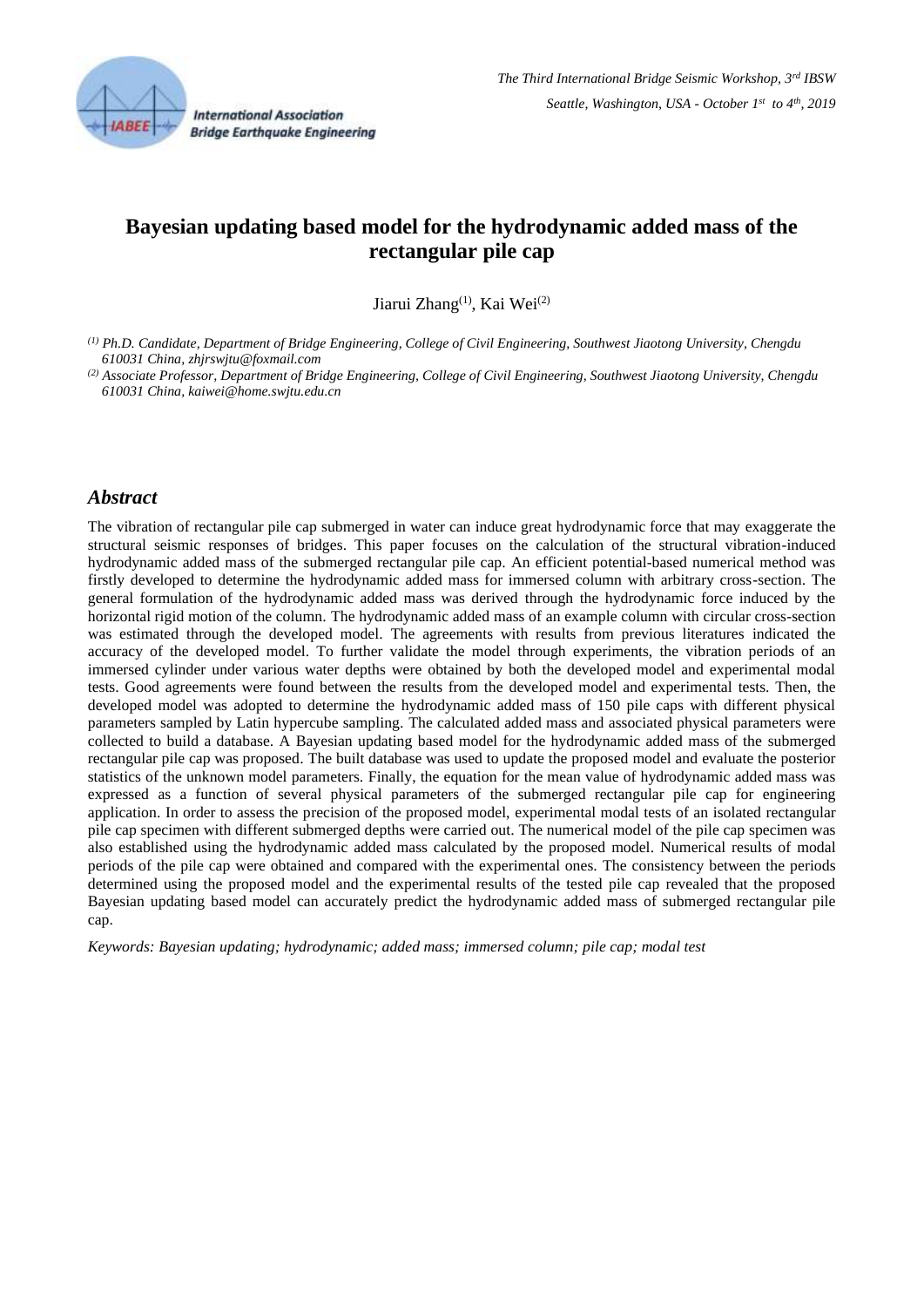## **1. Introduction**

In recent decades, pile foundations have been widely used to support long-span deepwater bridges. The pile cap in the pile foundations of these bridges, typically a large rectangular concrete block, is always partially or fully submerged in water. Because of its large dimension, the pile cap is exposed to large hydrodynamic force, which may significantly increase the structural seismic responses [1]. Therefore, it is important to evaluate the hydrodynamic effect on the submerged pile cap. In engineering application, the hydrodynamic effects are usually transferred to hydrodynamic added mass. To this end, many equations have been developed to calculate the hydrodynamic added mass for immersed columns, which are expressed as functions of the cross-section dimensions and water depth [2]. Therefore, it is desired to propose an added mass equation for the submerged rectangular pile cap as a function of its geometrical parameters. Inspired by the Bayesian probabilistic models [3], this paper proposed a Bayesian updating based model for the hydrodynamic added mass of the submerged rectangular pile cap.

## **2. Organization**

#### 2.1 Model for hydrodynamic added mass of immersed column with arbitrary cross-section

An immersed column with arbitrary cross-section subjected to horizontal ground acceleration is studied, as illustrated in Fig. 1. The general form of hydrodynamic added mass per unit height at  $z_j$  of this column vibrating along the direction  $\theta_g$  is denoted as  $m_a(z_j, \theta_g)$ , which can calculated by

$$
m_a(z_j, \theta_g) = \int_{S(r, \theta, z_j)} p(r, \theta, z_j) \vec{\mathbf{n}}_s \cdot \vec{\mathbf{n}}_g \, dS \tag{1}
$$

where  $p(r, \theta, z_j)$  is the hydrodynamic pressure acting on the column surface induced by its rigid motion; **n**<sub>*s*</sub> is the unit normal vector of surface function  $S(r, \theta, z_j)$  pointing outwards,  $\mathbf{n}_s$  is the unit directional vector of ground motion along the direction  $\theta_g$ , and  $\cdot$  is the dot product between vectors.



Figure 1 Illustration of an immersed column with arbitrary cross-section subjected to horizontal ground motion.

In order to compute the hydrodynamic pressure on columns with arbitrary cross-section, the column and the surrounding water are discretized into solid elements and potential-based fluid elements, respectively. Then, an analysis process can be performed to calculate the hydrodynamic added mass of the immersed column with arbitrary cross-section [4].

To assess the accuracy of the developed model, the hydrodynamic added mass of an immersed column with circular cross-section, as shown in Fig. 2, is calculated by the developed model and the results are compared with those determined using the analytical equations from previous literatures [5]. Morever, experimental modal tests of an immersed cylinder are conducted in a water tank, as shown in Fig. 3. The period ratios of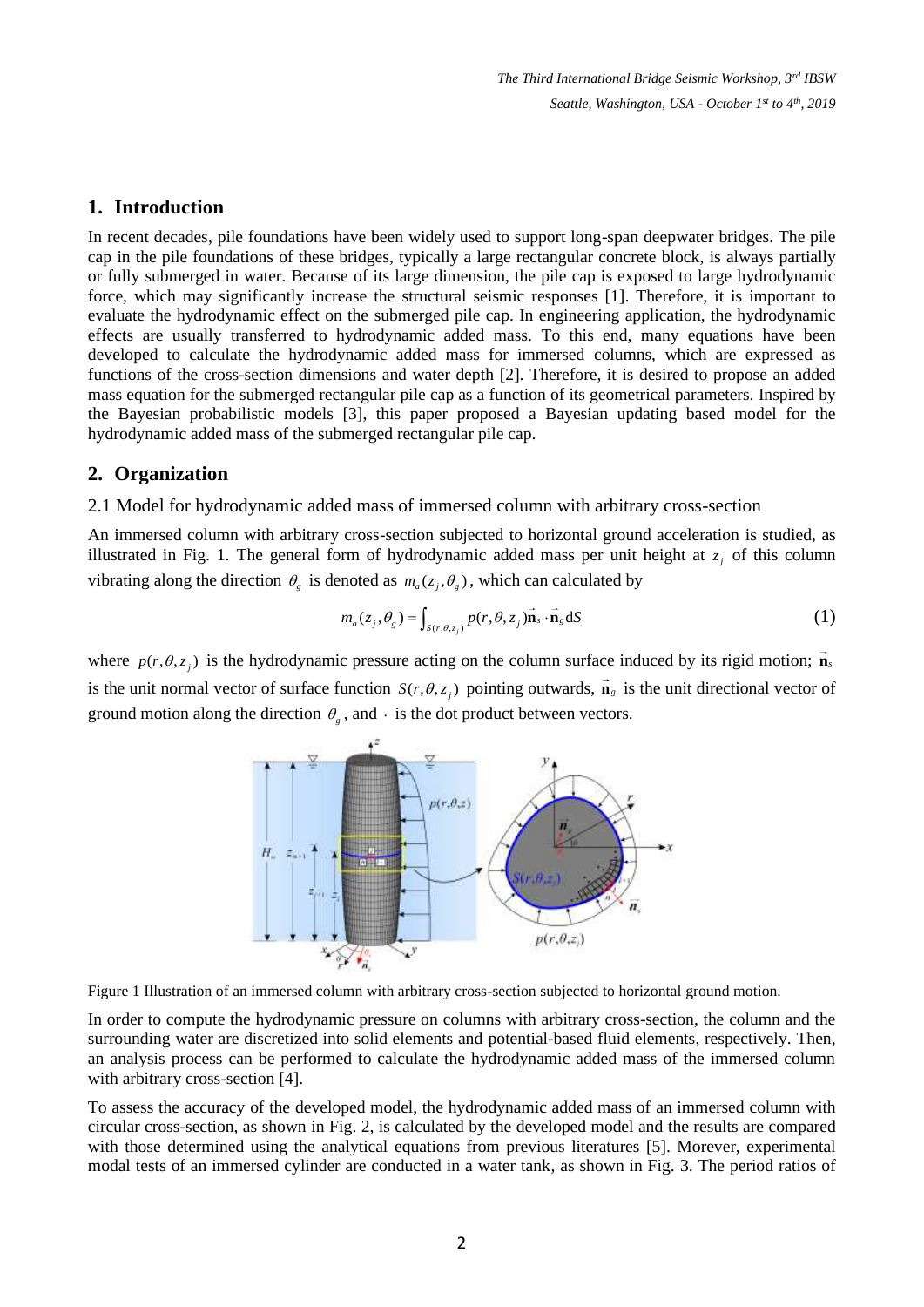the immersed cylinder under different water depths are obtained experimentally and numerically using the added mass determined by the developed model to further verify the model.





Figure 2 Dimensions of immersed column with circular cross-section ( $D = 4$  m,  $H_w = 30$  m).

Figure 3 Experimental setup: (a) positions of the cylinder and F/T transducer; (b) global view of the cylinder and the testing setup.

#### 2.2 Bayesian updating model for added mass of pile cap

As illustrated in Fig. 4, a submerged rectangular pile cap vibrating horizontally with acceleration  $\ddot{u}_g$  can be characterized by four physical parameters: *D* and *L* are the length of cap side normal and parallel to the vibration direction, respectively;  $t$  is the cap thickness; and  $h$  is the submerged depth, which is the distance between the cap bottom and water surface.

The expression of the proposed Bayesian updating model can be written as follows,

$$
M(\mathbf{x}, \mathbf{\Theta}) = \hat{m}(\mathbf{x}) + \gamma(\mathbf{x}, \mathbf{\Theta}) + \sigma \varepsilon
$$
 (2)

where  $M(x, \Theta)$  is the hydrodynamic added mass of the submerged rectangular pile cap; x is the physical parameters of pile cap;  $\Theta = (\theta, \sigma)$  is a set of unknown model parameters, and  $\sigma$  is the unknown standard deviation of model error;  $\hat{m}(x)$  is a deterministic model;  $\gamma(x, \theta)$  is the correction term; and  $\varepsilon$  is a random variable following standard normal distribution.

Firstly, the Latin hypercube sampling is used to generate a total of 150 pile cap samples. The added mass for each pile cap sample is computed using the developed model to create a database. Secondly, the Bayesian updating theory and the database are used to estimate and update the unknown model parameters. Finally, the equation for the mean value of hydrodynamic added mass of the submerged rectangular pile cap is written as follows:

$$
m_a^{mean} = \rho_w DL t \cdot 0.5742 \left(\frac{D}{L}\right)^{\beta_1} \left(\frac{D}{s}\right)^{\beta_2} \left(\frac{L}{t}\right)^{\beta_3} \left(\frac{s}{h}\right)^{\beta_4} \left(\frac{D}{h}\right)^{\beta_5} \left(\frac{h}{t}\right)^{\beta_6}
$$
  
\n
$$
D/L \in [0.4, 2.5], D/t \in [2, 10], h/t \in [0.4, 3.5]
$$
\n(3)

where *s* is the submerged height of pile cap, it equals *t* when *h* is larger than *t* and equals *h* otherwise; and  $\beta_i$  (*i* = 1, 2, ..., 6) is expressed as:

$$
\beta_1 = 1.8812
$$
  
\n
$$
\beta_2 = -1.6299
$$
  
\n
$$
\beta_3 = 0.9101
$$
  
\n
$$
\beta_4 = -0.5111
$$
  
\n
$$
\beta_5 = -0.077 \ln(D/h)
$$
  
\n
$$
\beta_6 = -0.2727 \ln(h/t)
$$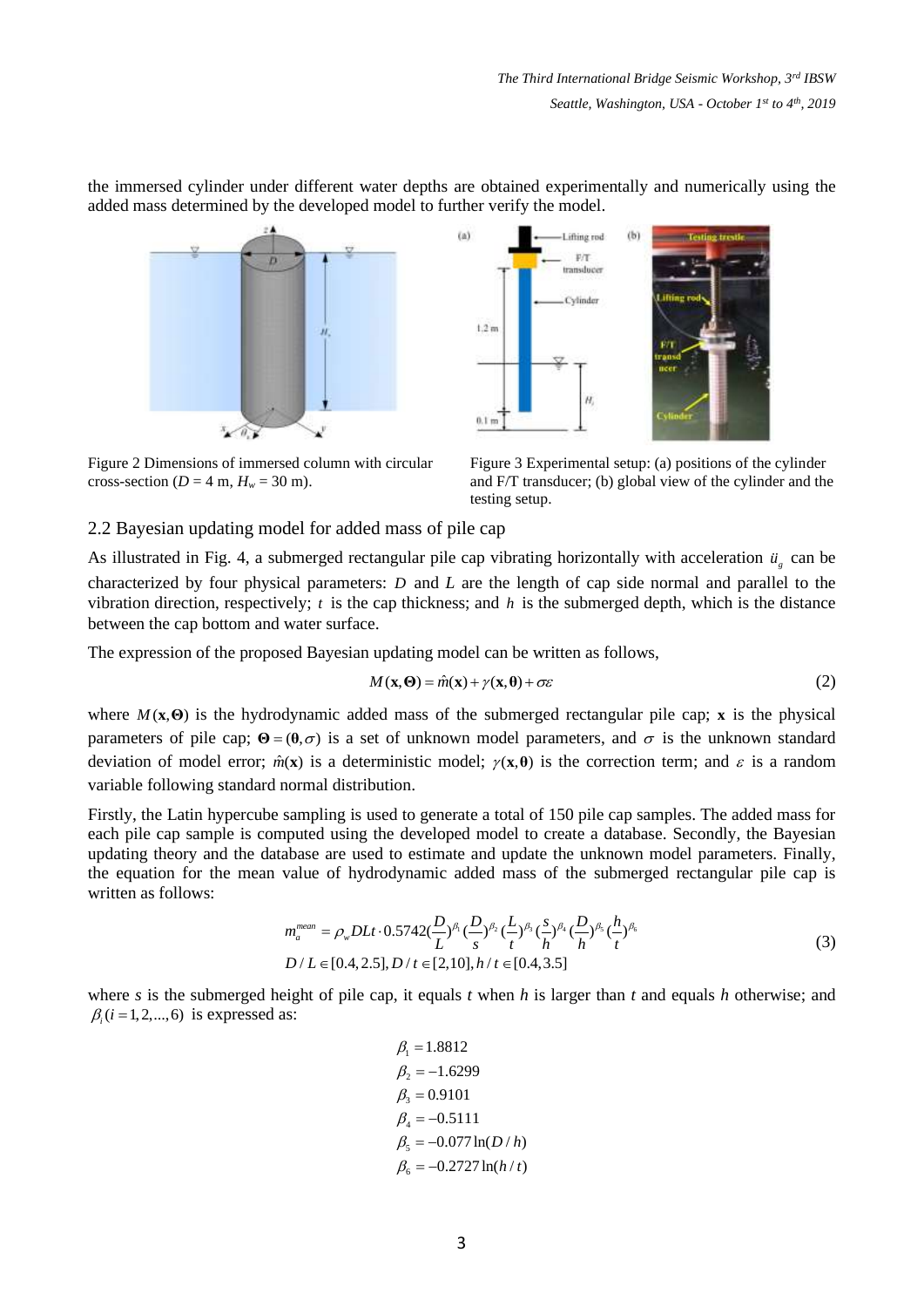In order to examine the precision of the proposed Bayesian updating model, experimental modal testings for a submerged rectangular pile cap are carried out, as shown in Fig. 5. A numerical model of the pile cap with added mass calculated using the propsed model is also built.



Figure 4 Illustration of a rectangular pile cap vibrating in water.



Figure 5 The tested pile cap and F/T transducer (*D*=0.384 m, *L*=0.384 m, *t*=0.16 m).

# **3. Results and Discussions**

Fig. 6 shows the comparison of hydrodynamic added mass coefficient between the developed model and the analytical equations. It is clear that the results predicted from the developed model agree well with the closed-form results from literatures for the circular column. Fig. 7 compares the measured and computed wet-to-dry period ratios. It can be seen that the numerical period ratios coincide with the experimental ones, which demonstrates the high accuracy of the developed model for added mass evaluation.

Tab. 1 compares the experimental results of the period with the mean values of period calculated according to the Bayesian updating model for the tested pile cap. The periods from the Bayesian updating model agree well with the experimental results. Only small discrepancies can be observed. It can be concluded that the proposed Bayesian updating model has high accuracy to assess the hydrodynamic added mass of the submerged rectangular pile cap.



Figure 6 Comparison of added mass coefficient between results from developed model and literatures.

Figure 7 Numerical and experimental results of wet-to-dry period ratios for the cylinder as a function of water depth.

Table 1 Comparison of periods from the Bayesian updating model and experimental results.

|      | Water depth/m Bayesian updating model/s Experimental results/s $Error(\%)$ |       |     |
|------|----------------------------------------------------------------------------|-------|-----|
| 0.08 | 0.090                                                                      | 0.090 | 0.0 |
| 0.16 | 0.106                                                                      | 0.107 | 0.9 |